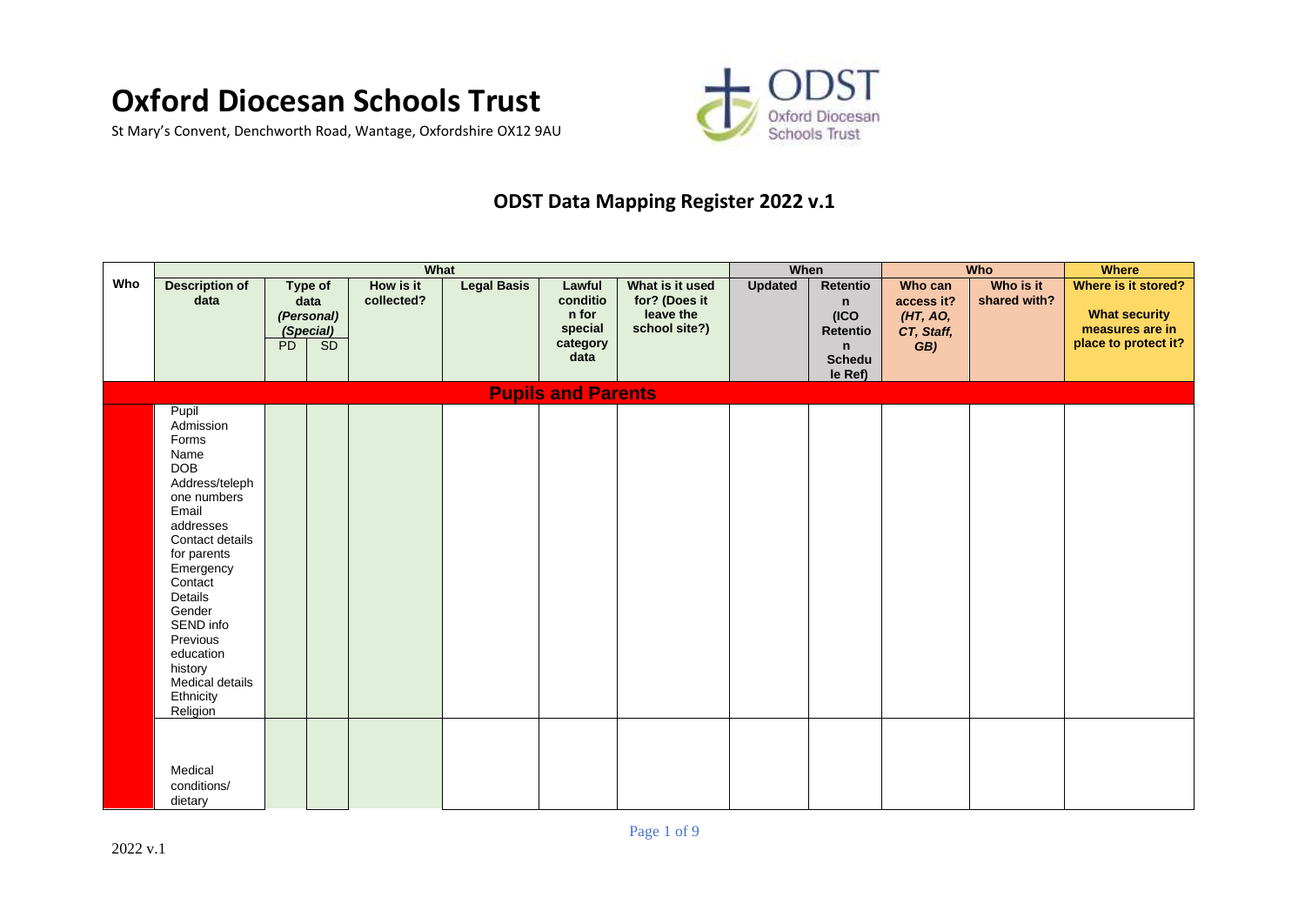| requirements/a<br>dminister ring<br>of medicines |  |  |  |  |  |        |
|--------------------------------------------------|--|--|--|--|--|--------|
|                                                  |  |  |  |  |  |        |
|                                                  |  |  |  |  |  |        |
| Pupil Records                                    |  |  |  |  |  |        |
|                                                  |  |  |  |  |  | $\sim$ |
| Pupil absence<br>documentation                   |  |  |  |  |  | $\sim$ |
|                                                  |  |  |  |  |  |        |
|                                                  |  |  |  |  |  |        |
|                                                  |  |  |  |  |  |        |
| SEND<br>information                              |  |  |  |  |  |        |
|                                                  |  |  |  |  |  |        |
|                                                  |  |  |  |  |  |        |
|                                                  |  |  |  |  |  |        |
| FSM/PP/LAC                                       |  |  |  |  |  |        |
|                                                  |  |  |  |  |  |        |
|                                                  |  |  |  |  |  |        |
| Photos                                           |  |  |  |  |  |        |
|                                                  |  |  |  |  |  |        |
|                                                  |  |  |  |  |  |        |
|                                                  |  |  |  |  |  |        |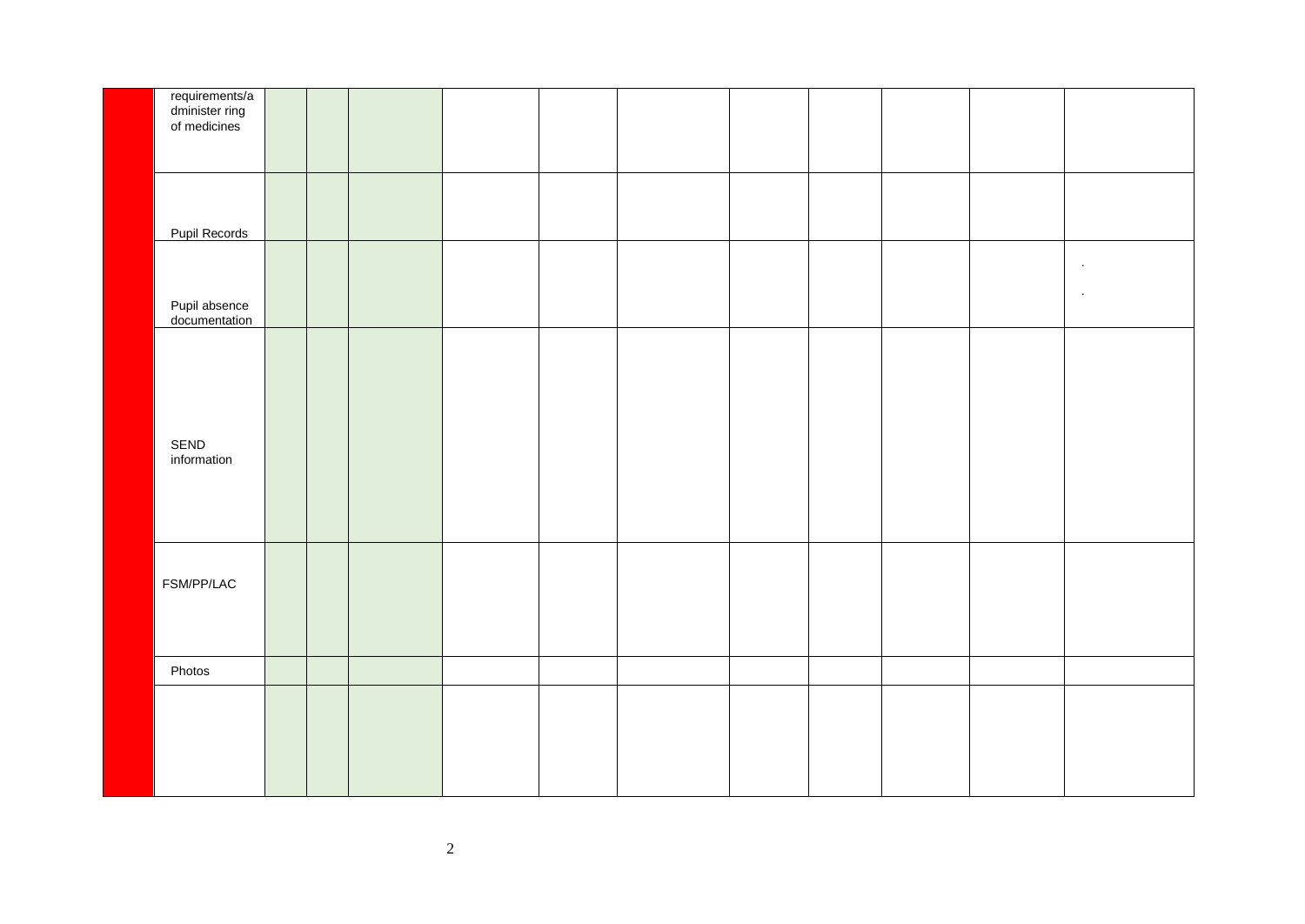| Video/Audio<br>Recording                                                                                     |  |  |  |  |  |  |
|--------------------------------------------------------------------------------------------------------------|--|--|--|--|--|--|
| Child<br>protection,<br>Violent<br>Incident,<br>Physical<br>Intervention,<br>Racist<br><b>Incident forms</b> |  |  |  |  |  |  |
| <b>Accident</b><br>reports and<br>accident<br>investigation                                                  |  |  |  |  |  |  |
| <b>Attainment</b><br>and progress<br>data/curricula<br>records                                               |  |  |  |  |  |  |
| Communicati<br>on with<br>parents                                                                            |  |  |  |  |  |  |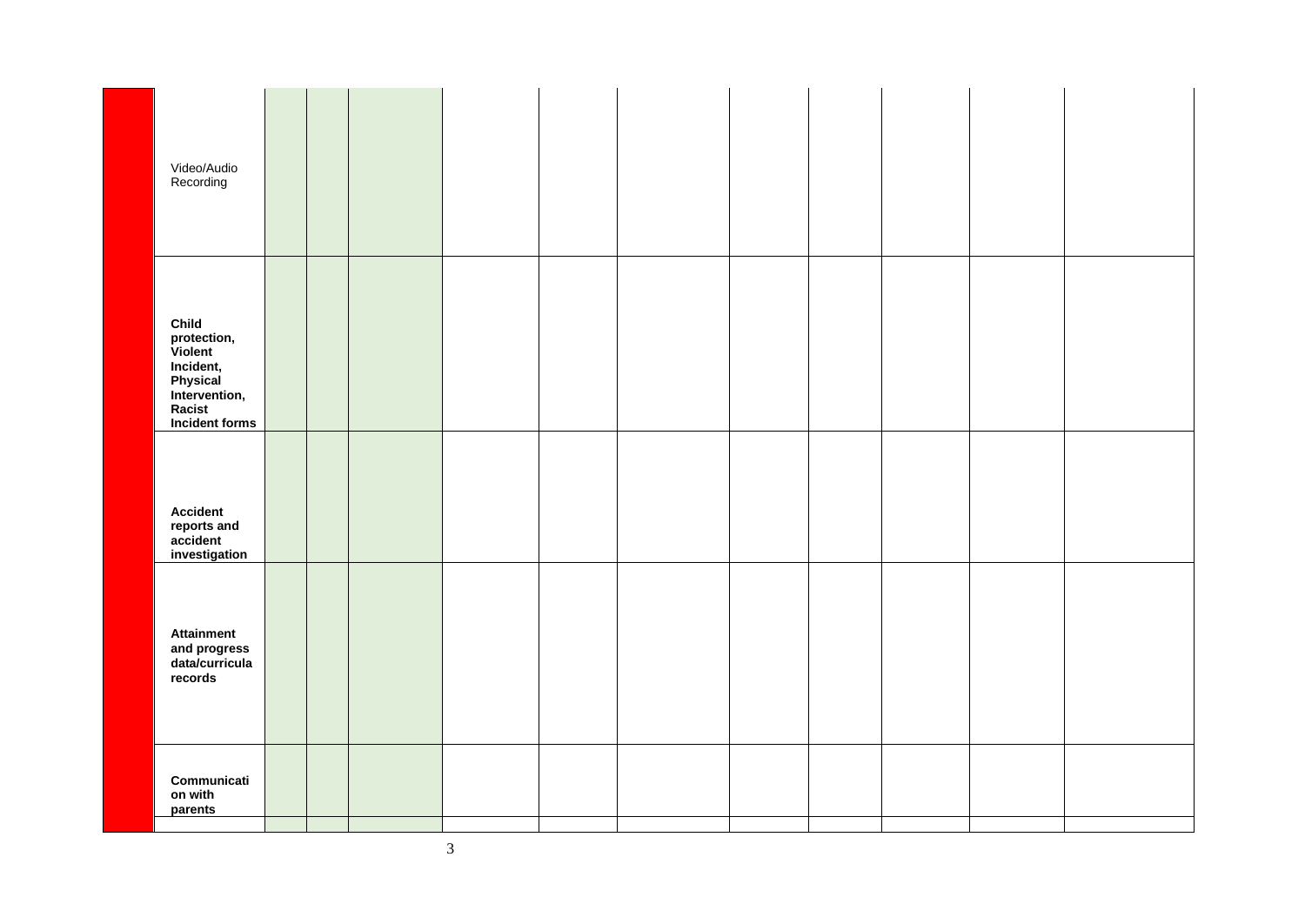| <b>School trip</b><br>information<br>including<br>name, medical<br>and<br>emergency<br>contact<br>details |  |  |  |  |  |  |
|-----------------------------------------------------------------------------------------------------------|--|--|--|--|--|--|
| Individual<br><b>SATs Results</b>                                                                         |  |  |  |  |  |  |
| Individual<br><b>SATs Papers</b>                                                                          |  |  |  |  |  |  |
| CCTV images                                                                                               |  |  |  |  |  |  |

|     |                                                                                                                                                                                                  |           |                                                         | What                    |                       |                                                           |                                                                |             | <b>When</b>                                                       |                                                        | <b>Who</b>                   | <b>Where</b>                                                                           |
|-----|--------------------------------------------------------------------------------------------------------------------------------------------------------------------------------------------------|-----------|---------------------------------------------------------|-------------------------|-----------------------|-----------------------------------------------------------|----------------------------------------------------------------|-------------|-------------------------------------------------------------------|--------------------------------------------------------|------------------------------|----------------------------------------------------------------------------------------|
| Who | <b>Description of</b><br>data                                                                                                                                                                    | <b>PD</b> | Type of<br>data<br>(Personal)<br>(Special)<br><b>SD</b> | How is it<br>collected? | Legal<br><b>Basis</b> | Lawful<br>condition<br>for<br>special<br>category<br>data | What is it used<br>for? (Does it<br>leave the<br>school site?) | Update<br>d | Retention<br>(ICO)<br><b>Retention</b><br><b>Schedule</b><br>Ref) | Who can<br>access it?<br>(HT, AO,<br>CT, Staff,<br>GB) | Who is it<br>shared<br>with? | Where is it stored?<br><b>What security</b><br>measures are in<br>place to protect it? |
|     |                                                                                                                                                                                                  |           |                                                         |                         |                       | <b>School Staff</b>                                       |                                                                |             |                                                                   |                                                        |                              |                                                                                        |
|     | Staff<br>Application<br>Form<br>Name<br><b>DOB</b><br>Address<br>Email<br>Telephone<br>numbers<br>Contact<br>details<br>Previous<br>education<br>al history<br>Previous<br>employment<br>details |           |                                                         |                         |                       |                                                           |                                                                |             |                                                                   |                                                        |                              |                                                                                        |
|     | Interview<br>notes and                                                                                                                                                                           |           |                                                         |                         |                       |                                                           |                                                                |             |                                                                   |                                                        |                              |                                                                                        |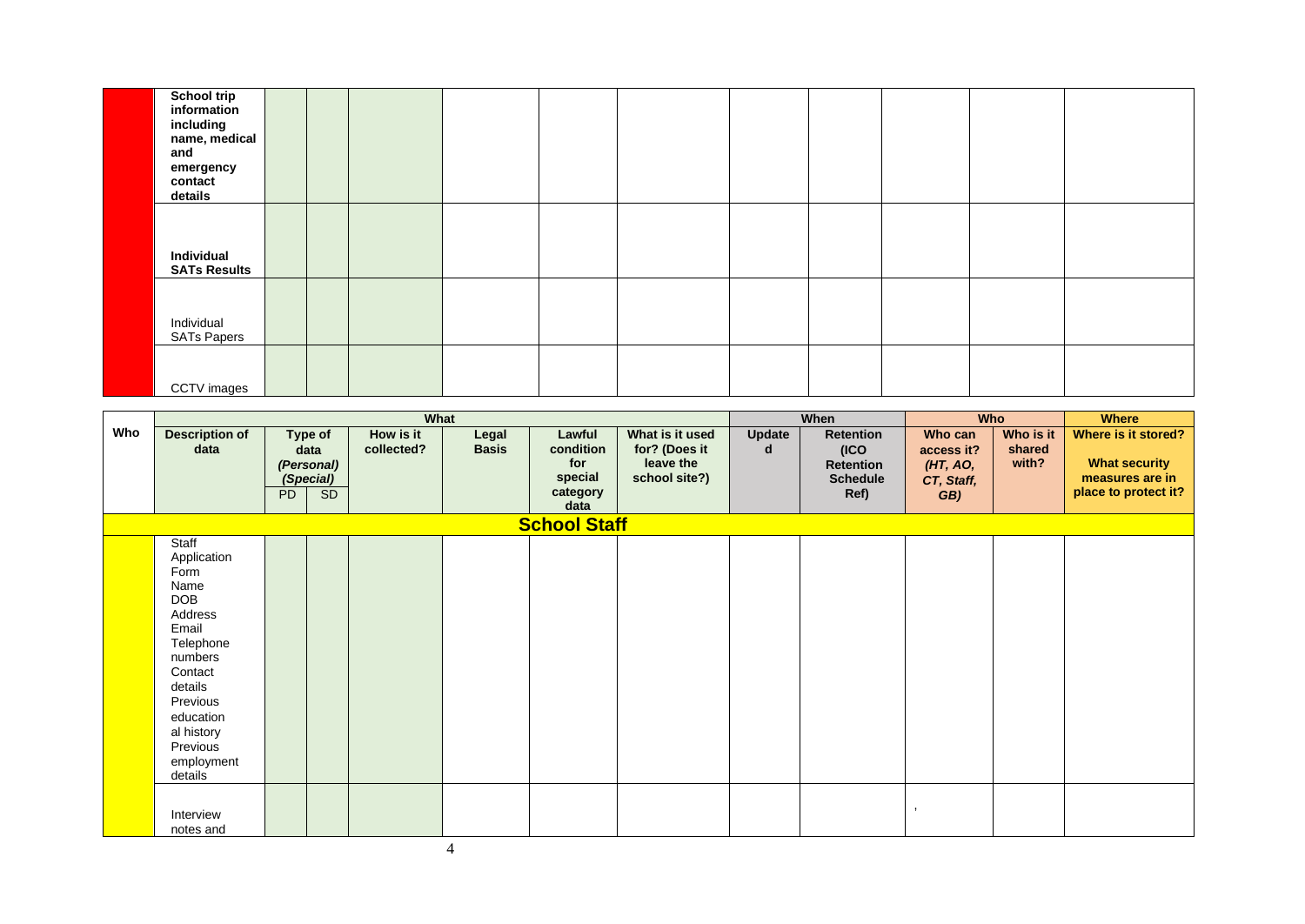| recruitment<br>records e.g.<br>educational<br>qualifications;<br>CV;<br>references;<br>pension, next<br>of kin;<br>prohibition;<br>right to work<br>in the UK etc.                   |  |  |  |  |      |  |
|--------------------------------------------------------------------------------------------------------------------------------------------------------------------------------------|--|--|--|--|------|--|
| Pre-<br>employment<br>vetting<br>information                                                                                                                                         |  |  |  |  |      |  |
| Characteristics<br>e.g. nationality,<br>ethnicity,<br>sexual<br>orientation,<br>disability etc.                                                                                      |  |  |  |  |      |  |
| NI number,<br>bank details,<br>tax number,<br>payroll number<br>and records                                                                                                          |  |  |  |  | $\,$ |  |
| Health e.g.<br>NHS number;<br>medical<br>conditions &<br>dietary<br>requirements;<br>staff sickness<br>records;<br>sickness<br>management<br>reports; OH<br>referrals and<br>reports |  |  |  |  |      |  |
| Staff transport<br>and car checks                                                                                                                                                    |  |  |  |  |      |  |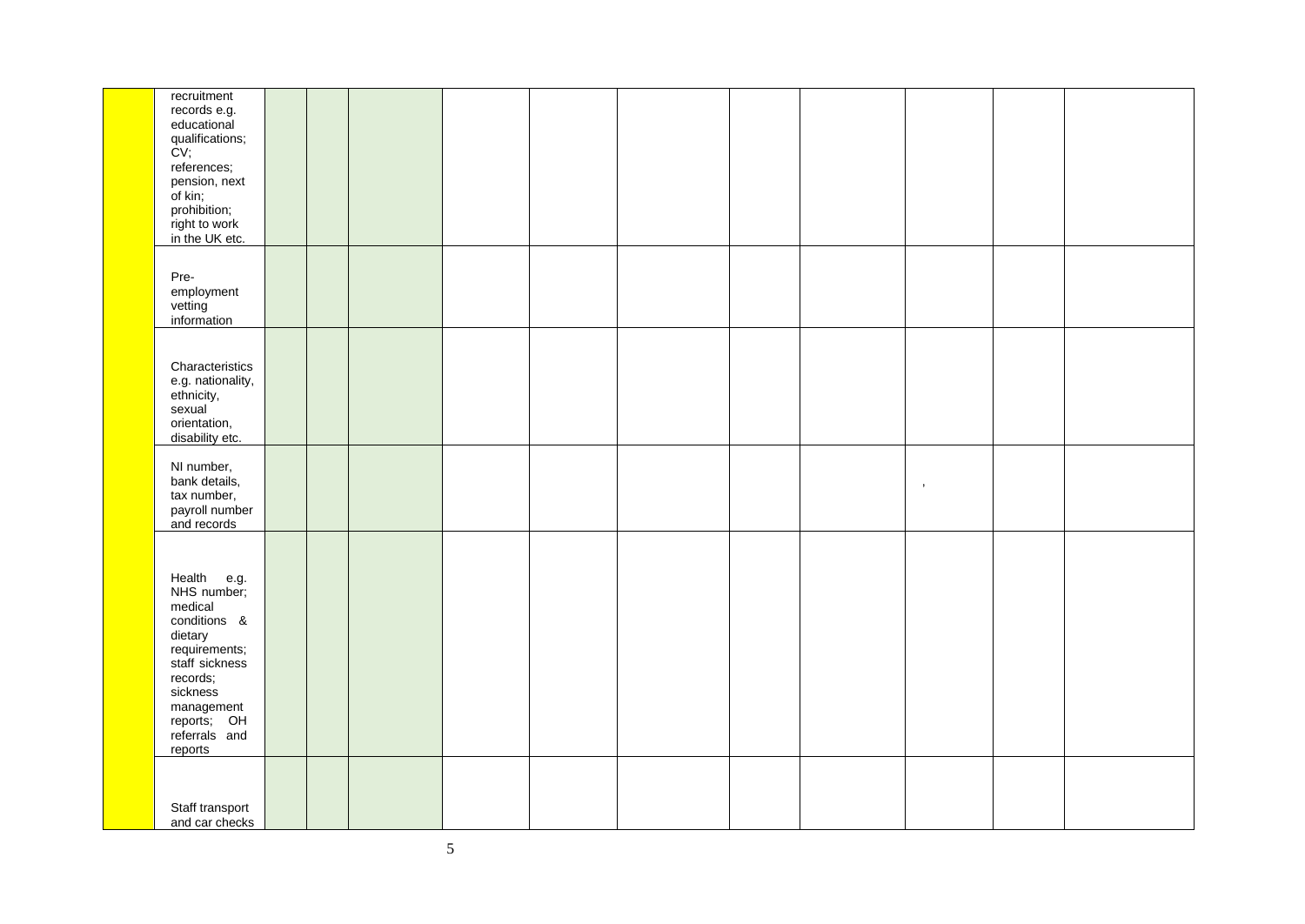| Staff annual<br>appraisal<br>records                                                                                                                                            |  |  |  |  |  |        |
|---------------------------------------------------------------------------------------------------------------------------------------------------------------------------------|--|--|--|--|--|--------|
| Disciplinary<br>Proceedings:<br>substantiated<br>/unsubstantiate<br>${\sf d}$                                                                                                   |  |  |  |  |  |        |
| Disciplinary<br>Proceedings:<br>False<br>or malicious                                                                                                                           |  |  |  |  |  |        |
| Staff<br>maternity/pater<br>nity<br>pay records                                                                                                                                 |  |  |  |  |  | $\sim$ |
| Accident<br>reports: adults<br>Accident<br>books<br>$\bullet$<br>$F2508 -$<br>$\bullet$<br><b>RIDDOR</b><br>forms<br>Local<br>$\bullet$<br>accident<br>investigati<br>on record |  |  |  |  |  |        |
| Photos                                                                                                                                                                          |  |  |  |  |  |        |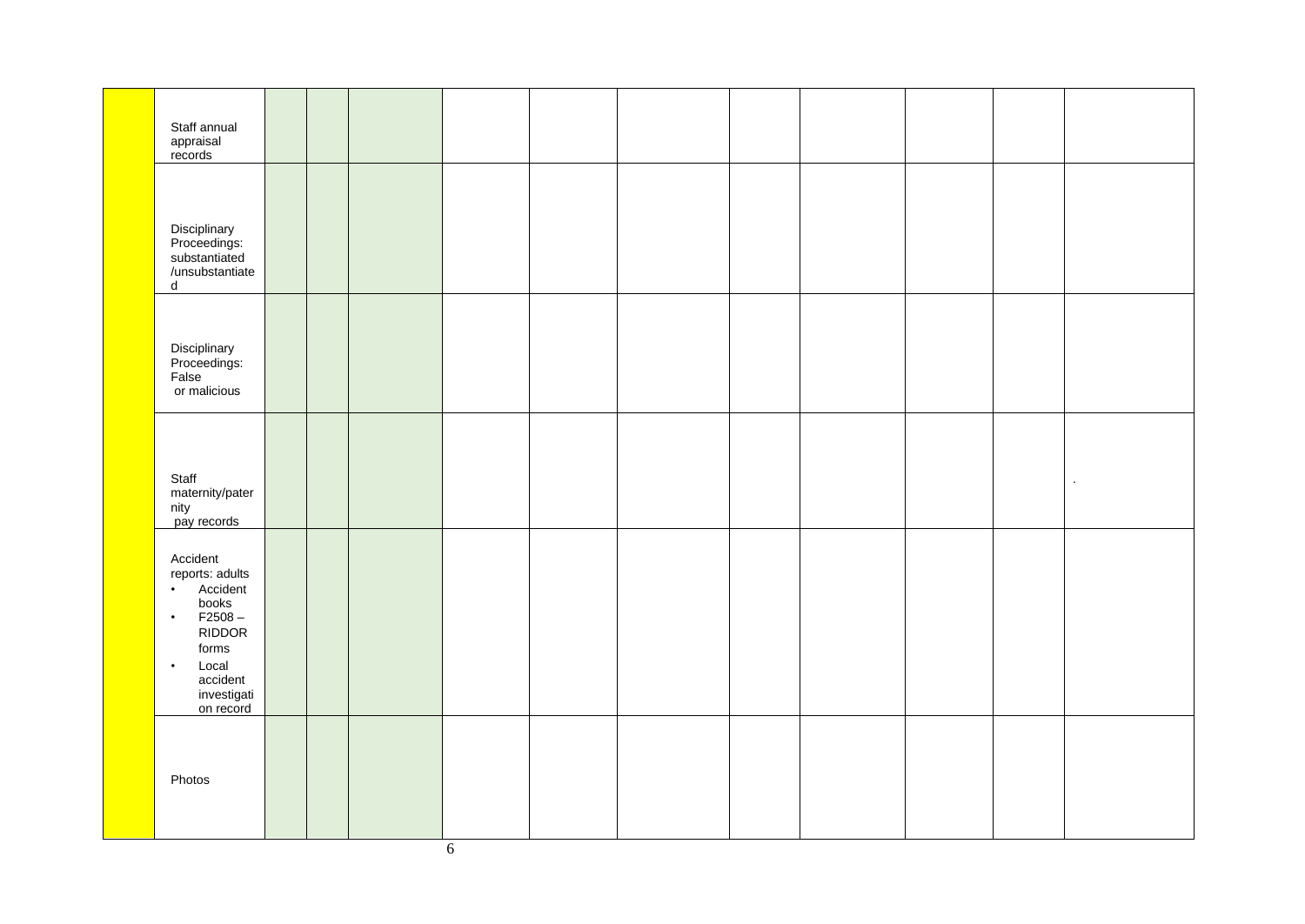| Video/Audio<br>Recording                 |  |        |  |  |  |  |
|------------------------------------------|--|--------|--|--|--|--|
| Violent Incident<br>Records<br>(VIR)     |  |        |  |  |  |  |
| Health and<br>Safety training<br>records |  |        |  |  |  |  |
| Pecuniary<br>Interest forms              |  | $\sim$ |  |  |  |  |
| CCTV images                              |  |        |  |  |  |  |

|     |                                                                                                    |    |                                            | What                    |                    |                                        |                                                                |             | When                                                     |                                                 | <b>Who</b>                | <b>Where</b>                                                   |
|-----|----------------------------------------------------------------------------------------------------|----|--------------------------------------------|-------------------------|--------------------|----------------------------------------|----------------------------------------------------------------|-------------|----------------------------------------------------------|-------------------------------------------------|---------------------------|----------------------------------------------------------------|
| Who | <b>Description of</b><br>data                                                                      |    | Type of<br>data<br>(Personal)<br>(Special) | How is it<br>collected? | <b>Legal Basis</b> | Lawful<br>conditio<br>n for<br>special | What is it used<br>for? (Does it<br>leave the<br>school site?) | Updat<br>ed | Retention<br>(ICO<br><b>Retention</b><br><b>Schedule</b> | Who can<br>access it?<br>(HT, AO,<br>CT, Staff, | Who is it<br>shared with? | Where is it stored?<br><b>What security</b><br>measures are in |
|     |                                                                                                    | PD | <b>SD</b>                                  |                         |                    | categor<br>y data                      |                                                                |             | Ref)                                                     | GB)                                             |                           | place to protect it?                                           |
|     |                                                                                                    |    |                                            |                         |                    | <b>Governors</b>                       |                                                                |             |                                                          |                                                 |                           |                                                                |
|     | <b>GB</b> Application<br>Form<br>Name<br>Date of Birth<br>Contact details<br>Address<br>References |    |                                            |                         |                    |                                        |                                                                |             |                                                          |                                                 |                           |                                                                |

7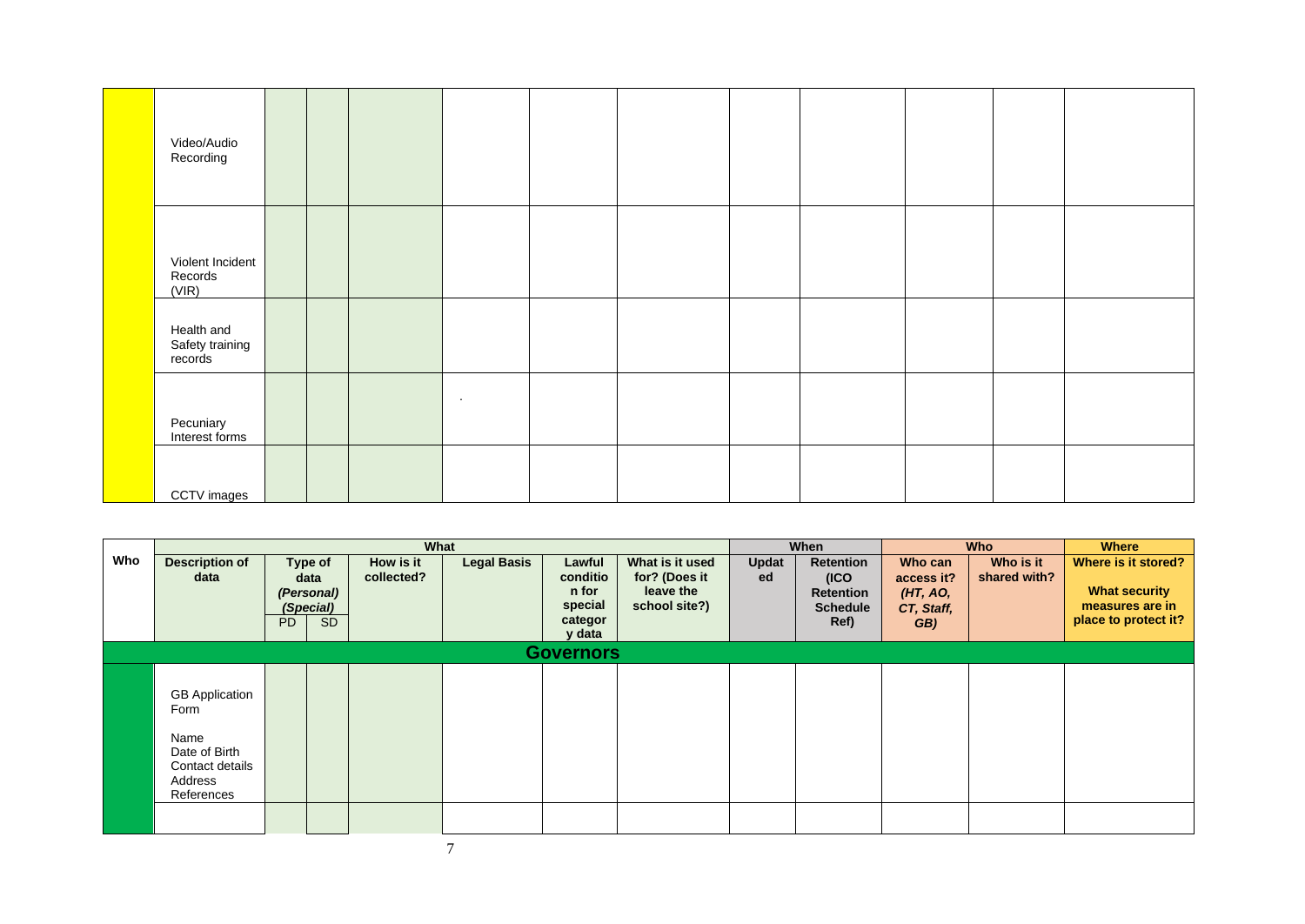| DBS number<br>Proof of<br>identity                                                                                          |  |  |  |  |  |  |
|-----------------------------------------------------------------------------------------------------------------------------|--|--|--|--|--|--|
| Meeting<br>attendance and<br>training records                                                                               |  |  |  |  |  |  |
| Records<br>of all full<br>GB,<br>committee<br>and panel<br>meetings<br>Agendas and<br>signed minutes<br>Governor<br>reports |  |  |  |  |  |  |
| Pecuniary<br>Interests                                                                                                      |  |  |  |  |  |  |
| Governor<br>election voting<br>forms                                                                                        |  |  |  |  |  |  |
| Photos                                                                                                                      |  |  |  |  |  |  |
| Complaints                                                                                                                  |  |  |  |  |  |  |
| <b>GB</b> Action<br>Plans                                                                                                   |  |  |  |  |  |  |

|     |                |            | What       |                    |          |                  |                | When             |             | <b>Who</b>   | Where   |
|-----|----------------|------------|------------|--------------------|----------|------------------|----------------|------------------|-------------|--------------|---------|
| Who | Description of | Type of    | How is it  | <b>Legal Basis</b> | Update   | <b>Retention</b> | <b>Who can</b> | Who is it        | Where is it |              |         |
|     | data           | data       | collected? |                    | conditio | for? (Does it    |                | (ICC)            | access it?  | shared with? | stored? |
|     |                | (Personal) |            |                    | n for    | leave the        |                | <b>Retention</b> |             |              |         |